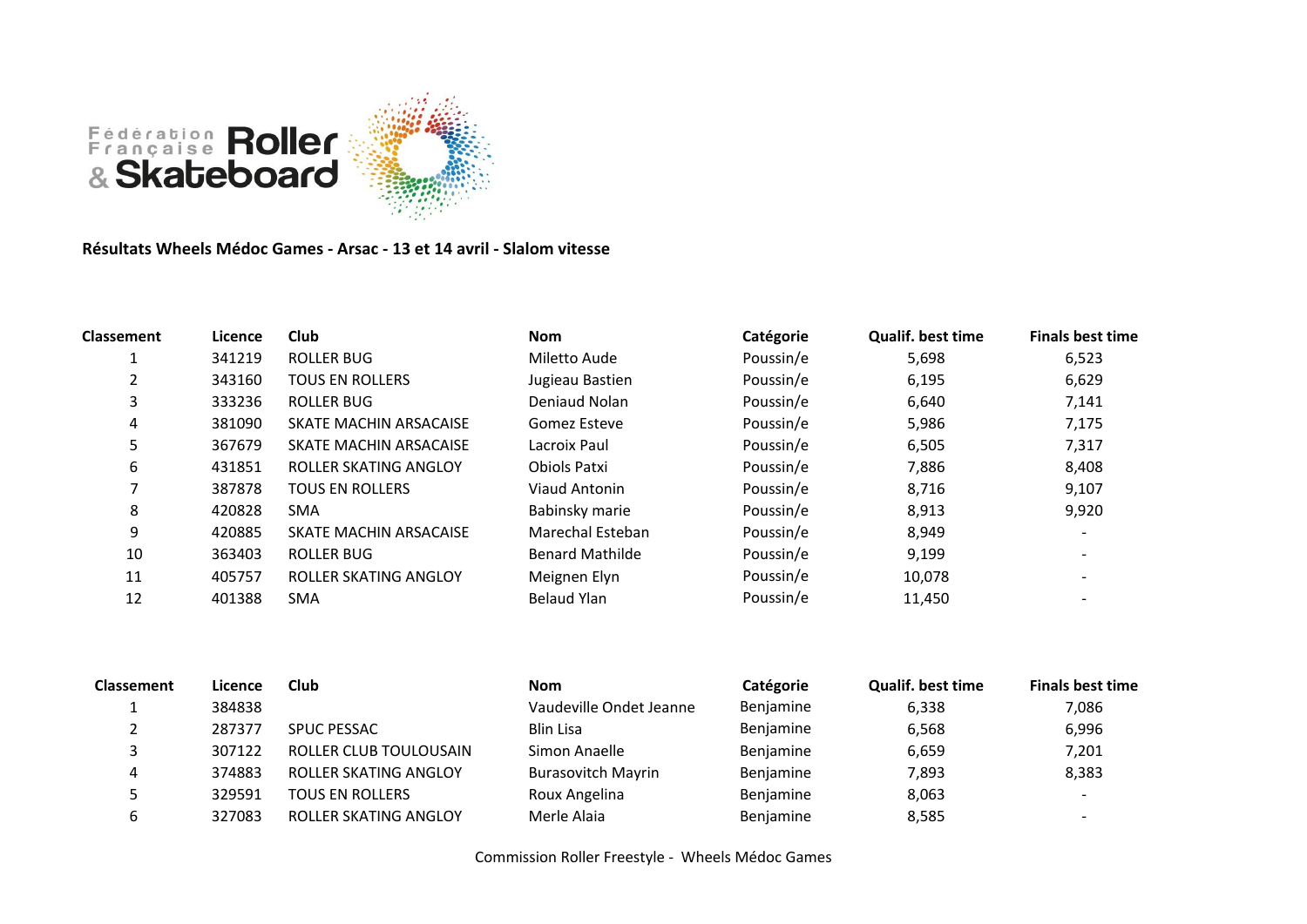| <b>Classement</b> | Licence | <b>Club</b>              | <b>Nom</b>             | Catégorie | <b>Qualif, best time</b> | <b>Finals best time</b>  |
|-------------------|---------|--------------------------|------------------------|-----------|--------------------------|--------------------------|
|                   | 320829  | ROLLER BUG               | Coupeaud Julien        | Benjamin  | 5,521                    | 6.184                    |
| າ                 | 292019  | ROLLER SKATING ANGLOY    | Dubosc Romeo           | Benjamin  | 5,609                    | 6,476                    |
|                   | 381329  | <b>SAM ROLLER SPORTS</b> | Calabrese Gabriele     | Benjamin  | 5,878                    | 6,461                    |
| 4                 | 390595  | ROLLER BUG               | Turmo Robin            | Benjamin  | 5,856                    | 7,148                    |
|                   | 379662  | ROLLER BUG               | Gouineaud Loury Arthur | Benjamin  | 6,051                    | $\overline{\phantom{a}}$ |
| b                 | 260860  | ROLLER BUG               | Metayer Clement        | Benjamin  | 6,806                    |                          |
|                   | 369354  | ROLLER BUG               | Doussin Matheo         | Benjamin  | 6,946                    |                          |
| 8                 | 414057  | ROLLER BUG               | <b>Bertin Carl</b>     | Benjamin  | 7,429                    |                          |
| 9                 | 414488  | ROLLER BUG               | Descombe Tristan       | Benjamin  | 8,488                    |                          |

| <b>Classement</b> | Licence | Club                   | <b>Nom</b>          | Catégorie | Qualif. best time | <b>Finals best time</b>  |
|-------------------|---------|------------------------|---------------------|-----------|-------------------|--------------------------|
|                   | 304756  | SKATE MACHIN ARSACAISE | Dayries Liam        | Minime H  | 4,988             | 5,538                    |
|                   | 306322  | ROLLER SKATING ANGLOY  | Machicote Damien    | Minime H  | 4,878             | 5,522                    |
| 3                 | 218538  | ROLLER BUG             | Metayer Antoine     | Minime H  | 5,186             | 5,484                    |
| 4                 | 236882  | <b>SPUC PESSAC</b>     | <b>Blin Alexis</b>  | Minime H  | 5,046             | 5,721                    |
| 5                 | 329592  | <b>TOUS EN ROLLERS</b> | Jugieau Thibault    | Minime H  | 5,210             | $\overline{\phantom{a}}$ |
| 6                 | 300924  | SKATE MACHIN ARSACAISE | Morboeuf Mathys     | Minime H  | 5,321             |                          |
|                   | 284375  | <b>SPUC PESSAC</b>     | Trijean Maxime      | Minime H  | 5,605             | $\overline{\phantom{0}}$ |
| 8                 | 307085  | <b>USC ACROLLER</b>    | Lacroix Noah        | Minime H  | 5,932             |                          |
| 9                 | 284636  | SKATE MACHIN ARSACAISE | <b>Bouguet Noah</b> | Minime H  | DQ                |                          |

| <b>Classement</b> | Licence | Club                   | Nom              | <b>Catégorie</b> | Qualif. best time | <b>Finals best time</b> |
|-------------------|---------|------------------------|------------------|------------------|-------------------|-------------------------|
|                   | 208741  | 0                      | Bouguet Alix     | M CJS F          | 5,022             | 5,539                   |
|                   | 203181  | <b>SPUC PESSAC</b>     | Moreno Laurine   | M CJS F          | 5,035             | 5,448                   |
|                   | 269764  | SKATE MACHIN ARSACAISE | Castanheira Aude | M CJS F          | 5,311             | 6,000                   |
|                   | 181528  | ROLLER BUG             | Loutrein Oceane  | M CJS F          | 5,176             | 5,873                   |

Commission Roller Freestyle - Wheels Médoc Games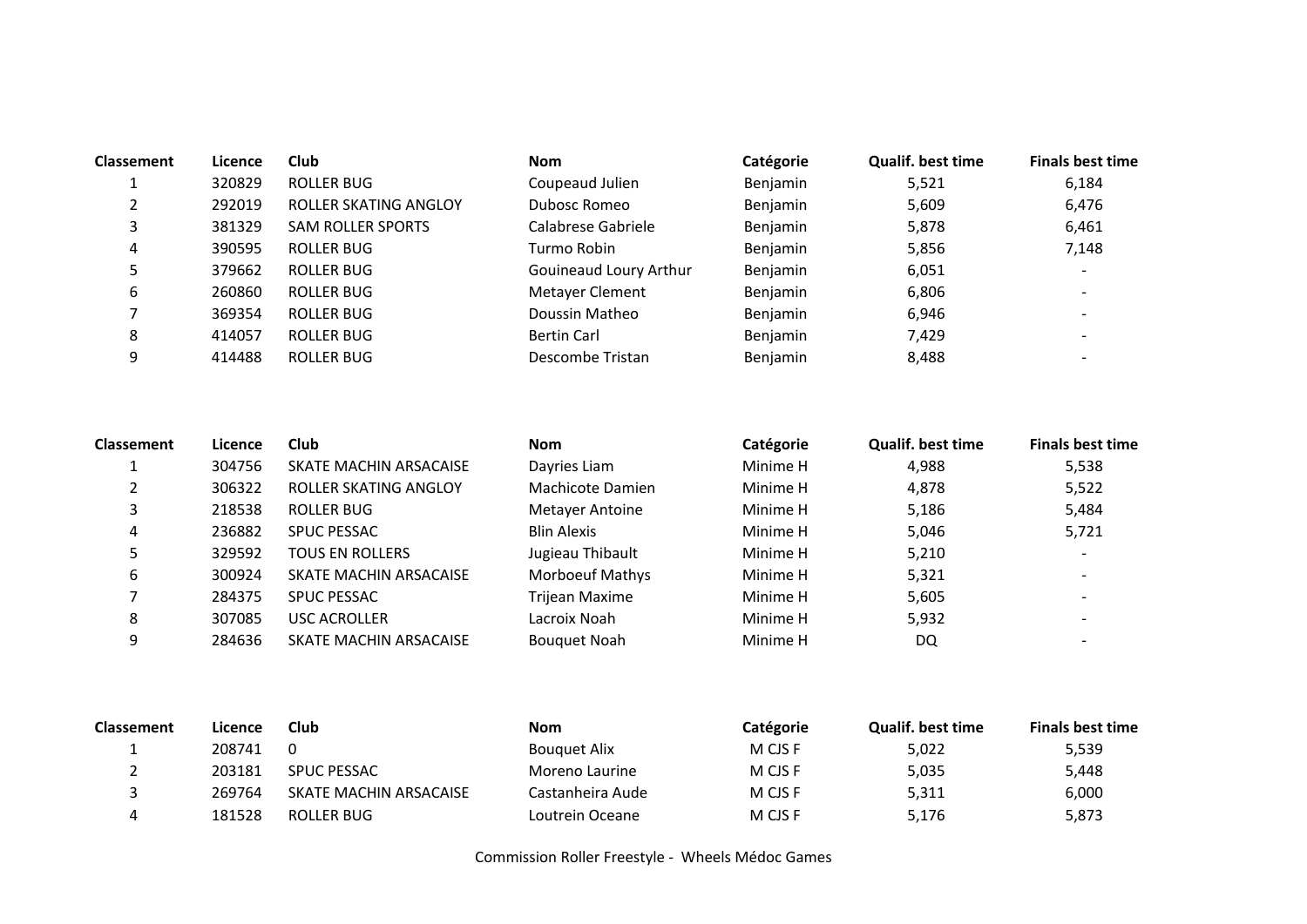| 341221 | <b>ROLLER BUG</b>      | Darrigrand Lea       | M CJS F | 5,362 | 6,337                    |
|--------|------------------------|----------------------|---------|-------|--------------------------|
| 361501 | ROLLER BUG             | Labat Celya          | M CJS F | 5,388 | 6,205                    |
| 300874 | <b>SPUC PESSAC</b>     | Sochay Melyssandre   | M CJS F | 5,458 | 6,394                    |
| 271872 | SKATE MACHIN ARSACAISE | Lopes Christina      | M CJS F | 5,479 | 6,217                    |
| 178218 | <b>USC ACROLLER</b>    | Zanette Laura        | M CJS F | 5,544 |                          |
| 292454 | <b>AGFC BESANCON</b>   | Perrot Lucie         | M CJS F | 5,600 |                          |
| 285108 | <b>TOUS EN ROLLERS</b> | Brousseau Sarah      | M CJS F | 5,684 |                          |
| 333238 | SKATE MACHIN ARSACAISE | Lassaux Justine      | M CJS F | 5,750 |                          |
| 170401 | <b>USC ACROLLER</b>    | Inbaraj Gabrielle    | M CJS F | 5,764 |                          |
| 275772 | ROLLER BUG             | <b>Ruet Camille</b>  | M CJS F | 5,867 |                          |
| 263603 | ROLLER BUG             | Simon Touroumire Eva | M CJS F | 5,922 |                          |
| 355956 | SKATE MACHIN ARSACAISE | Sauget Maxence       | M CJS F | 6,242 | $\overline{\phantom{0}}$ |
|        |                        |                      |         |       |                          |

| Classement | Licence | Club                        | <b>Nom</b>      | Catégorie | <b>Qualif. best time</b> | <b>Finals best time</b>  |
|------------|---------|-----------------------------|-----------------|-----------|--------------------------|--------------------------|
|            | 76683   | SKATE MACHIN ARSACAISE      | Fort Yohann     | CJS H     | 4,369                    | 4,986                    |
| 2          | 284475  | SKATE MACHIN ARSACAISE      | Dayries Ethan   | CJS H     | 4,645                    | 5,142                    |
| 3          | 284623  | <b>SAM ROLLER SPORTS</b>    | Deniaud Ethan   | CJS H     | 4,965                    | 5,443                    |
| 4          | 266937  | SPORT URBAIN NAZAIRIEN RIDE | Menet-Chao Paul | CJS H     | 4,744                    | 5,555                    |
| 5          | 214526  | <b>SPUC PESSAC</b>          | Escarpe Jeremy  | CJS H     | 4,976                    | 5,720                    |
| 6          | 207517  | ROLLER BUG                  | Charvet Louis   | CJS H     | 4,979                    | 5,639                    |
| 7          | 386233  | <b>SPUC PESSAC</b>          | Gillet Theo     | CJS H     | 5,044                    | 5,714                    |
| 8          | 216707  | ROLLER BUG                  | Larroche Paul   | CJS H     | 5,339                    | 6,963                    |
| 9          | 290205  | <b>TOUS EN ROLLERS</b>      | Dubreuil Maxime | CJS H     | 5,653                    | $\overline{\phantom{a}}$ |
| 10         | 361845  | <b>USC ACROLLER</b>         | Lefebvre Luca   | CJS H     | 6,110                    | $\overline{\phantom{a}}$ |
| 11         | 270683  | <b>USC ACROLLER</b>         | Ney Alexandre   | CJS H     | 6,377                    |                          |
| 12         | 220624  | ROLLER BUG                  | Charvet Julien  | CJS H     | DQ                       |                          |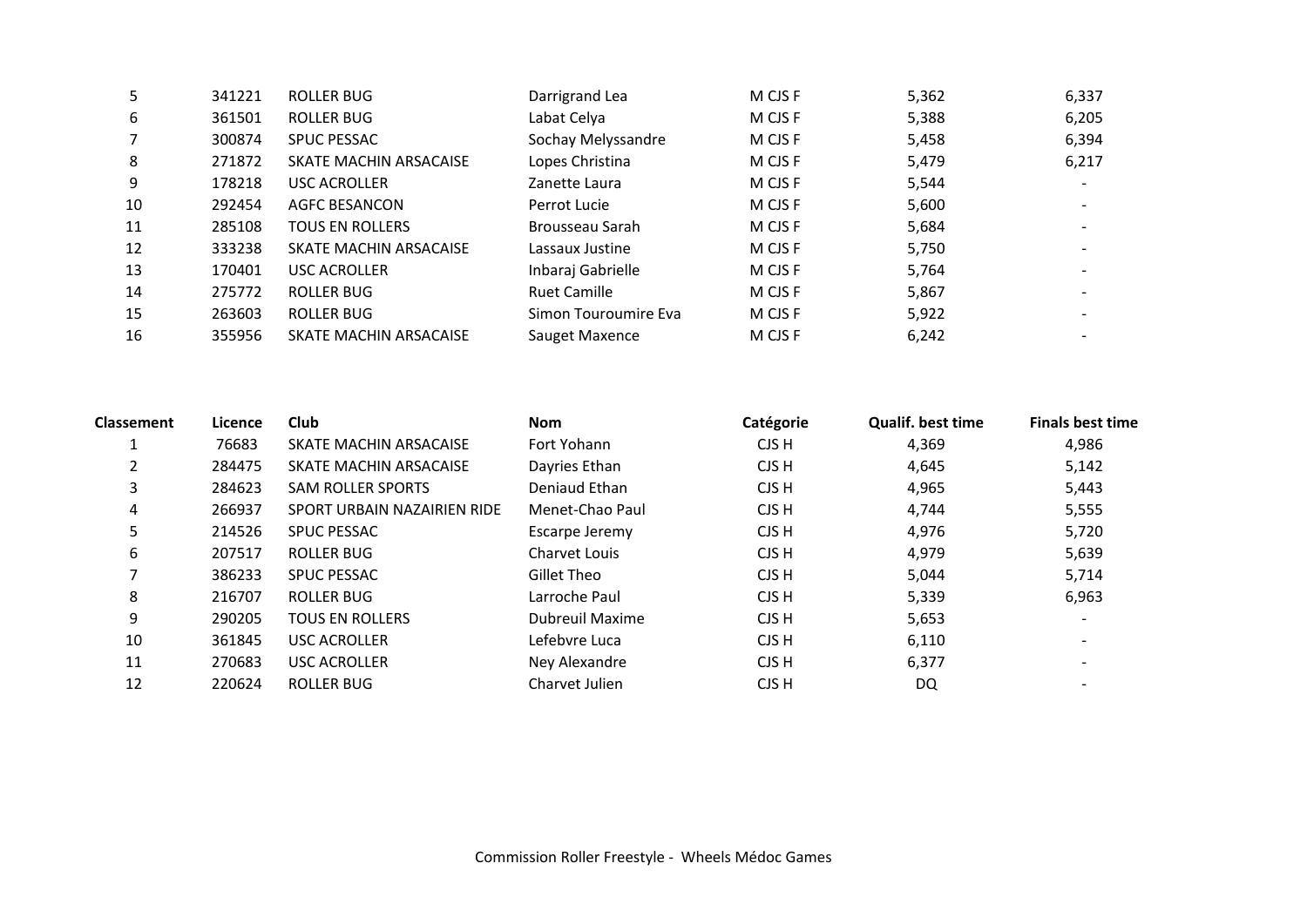

**Résultats Wheels Médoc Games - Arsac - 13 et 14 avril -Slalom battle**

| <b>Classement</b> | Licence | <b>Club</b>                                | <b>Nom</b>              |
|-------------------|---------|--------------------------------------------|-------------------------|
| 1                 | 284623  | <b>SAM ROLLER SPORTS</b>                   | Deniaud Ethan           |
| $\overline{2}$    | 208741  |                                            | <b>Bouquet Alix</b>     |
| 3                 | 384838  |                                            | Vaudeville Ondet Jeanne |
| 4                 | 236882  | <b>SPUC PESSAC</b>                         | <b>Blin Alexis</b>      |
| 5                 | 287377  | <b>SPUC PESSAC</b>                         | <b>Blin Lisa</b>        |
| 6                 | 284375  | <b>SPUC PESSAC</b>                         | Trijean Maxime          |
| 7                 | 381329  | <b>SAM ROLLER SPORTS</b>                   | Calabrese Gabriele      |
| 7                 | 266937  | SPORT URBAIN NAZAIRIEN RID Menet-Chao Paul |                         |
| 7                 | 292454  | <b>AGFC BESANCON</b>                       | Perrot Lucie            |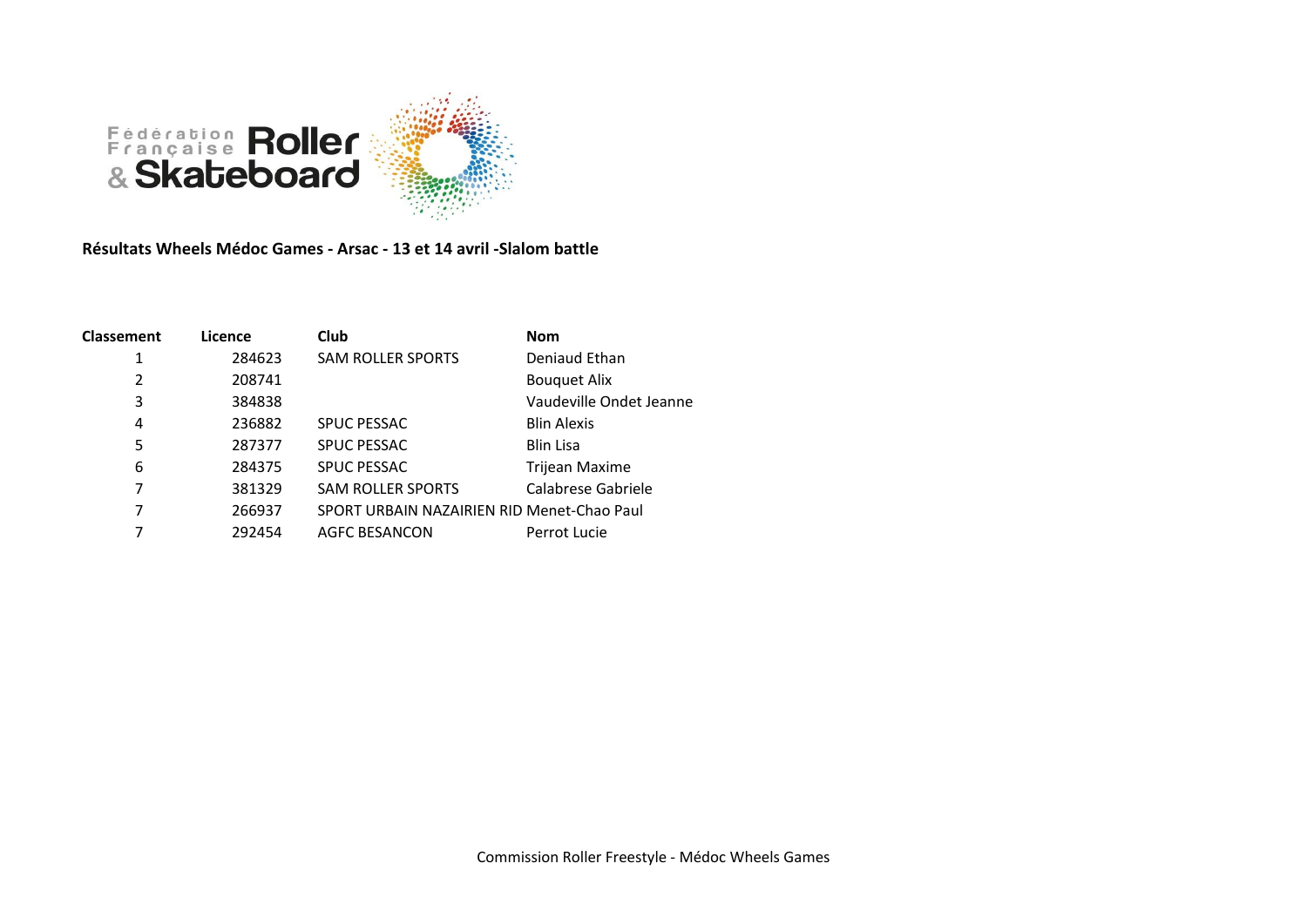

## **Résultats Wheels Médoc Games - Arsac - 13 et 14 avril - Hauteur pure**

| <b>Classement</b> | Licence | Club                   | <b>Nom</b>                | Catégorie      | <b>Meilleur saut</b> |
|-------------------|---------|------------------------|---------------------------|----------------|----------------------|
| 1                 | 334984  | <b>TOUS EN ROLLERS</b> | Faria Edwina              | Pous/Benjamine | 100                  |
| 2                 | 374883  | ROLLER SKATING ANGLOY  | <b>Burasovitch Mayrin</b> | Pous/Benjamine | 98                   |
| 3                 | 329591  | <b>TOUS EN ROLLERS</b> | Roux Angelina             | Pous/Benjamine | 90                   |
| 4                 | 341219  | <b>ROLLER BUG</b>      | Miletto Aude              | Pous/Benjamine | 80                   |
| 5                 | 307122  | ROLLER CLUB TOULOUSAIN | Simon Anaelle             | Pous/Benjamine | 80                   |
| 6                 | 327083  | ROLLER SKATING ANGLOY  | Merle Alaia               | Pous/Benjamine | 75                   |
| ⇁                 | 405757  | ROLLER SKATING ANGLOY  | Meignen Elyn              | Pous/Benjamine | 65                   |

| <b>Classement</b> | Licence | Club                          | <b>Nom</b>       | Catégorie | <b>Meilleur saut</b> |
|-------------------|---------|-------------------------------|------------------|-----------|----------------------|
| 1                 | 387878  | <b>TOUS EN ROLLERS</b>        | Viaud Antonin    | Poussin   | 80                   |
| 2                 | 362122  | <b>SPUC PESSAC</b>            | Berhila Lounes   | Poussin   | 80                   |
| 3                 | 381090  | SKATE MACHIN ARSACAISE        | Gomez Esteve     | Poussin   | 80                   |
| 4                 | 367679  | SKATE MACHIN ARSACAISE        | Lacroix Paul     | Poussin   | 70                   |
| 4                 | 431851  | ROLLER SKATING ANGLOY         | Obiols Patxi     | Poussin   | 70                   |
| 4                 | 343160  | <b>TOUS EN ROLLERS</b>        | Jugieau Bastien  | Poussin   | 70                   |
| 7                 | 401388  | <b>SMA</b>                    | Belaud Ylan      | Poussin   | 70                   |
| 8                 | 333236  | ROLLER BUG                    | Deniaud Nolan    | Poussin   | 70                   |
| 9                 | 393064  | <b>TROUPE ROLLER MELLOISE</b> | Patureau Mathis  | Poussin   | 60                   |
| 9                 | 420885  | SKATE MACHIN ARSACAISE        | Marechal Esteban | Poussin   | 60                   |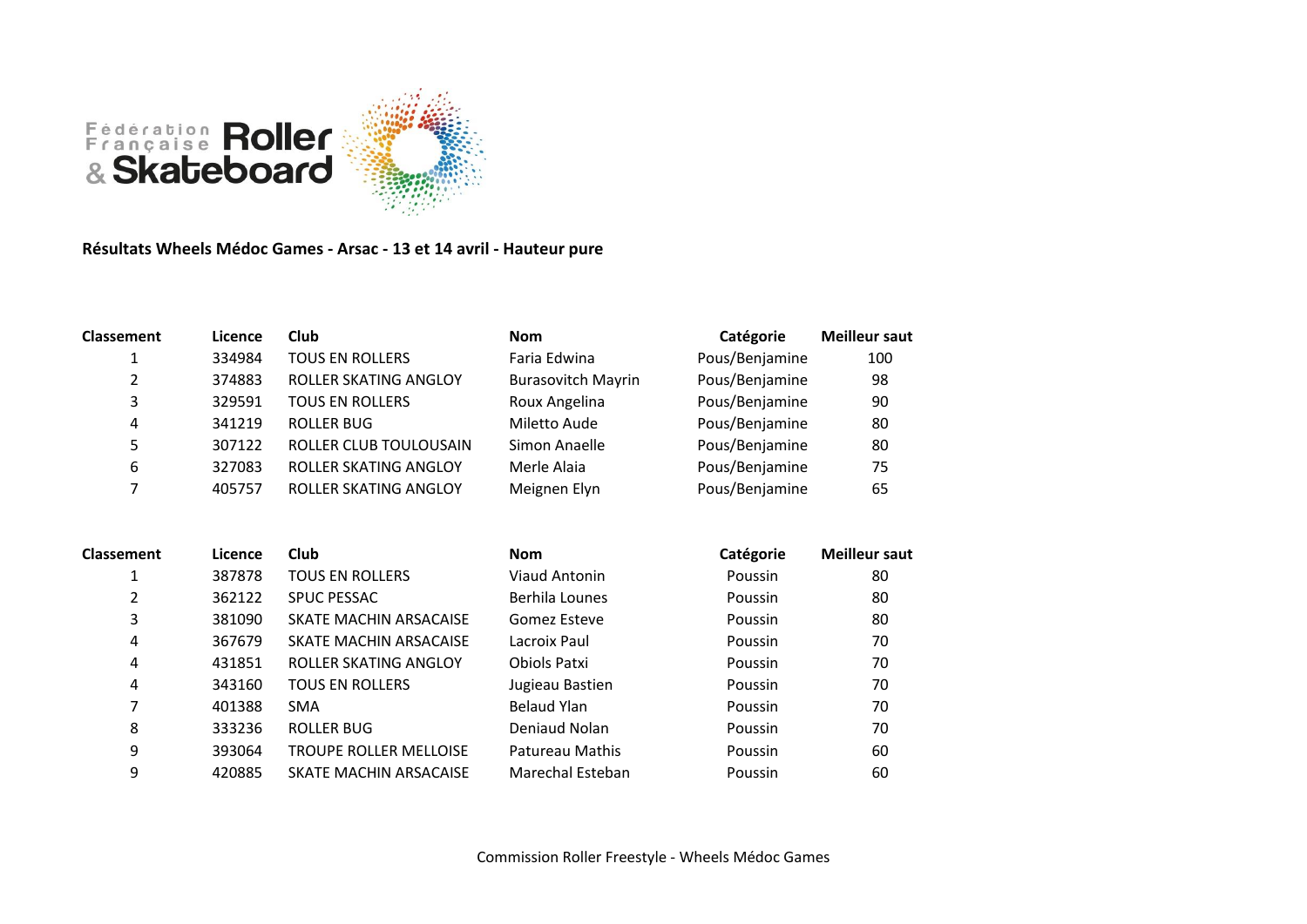| <b>Classement</b> | Licence | <b>Club</b>                   | <b>Nom</b>       | Catégorie | <b>Meilleur saut</b> |
|-------------------|---------|-------------------------------|------------------|-----------|----------------------|
| 1                 | 383007  | <b>TOUS EN ROLLERS</b>        | Viaud Julien     | Benjamin  | 100                  |
| 2                 | 390595  | <b>ROLLER BUG</b>             | Turmo Robin      | Benjamin  | 90                   |
| 3                 | 357833  | <b>TOUS EN ROLLERS</b>        | Auger Theo       | Benjamin  | 80                   |
| 4                 | 399780  | <b>TROUPE ROLLER MELLOISE</b> | Thomazeau Lucas  | Benjamin  | 80                   |
| 4                 | 365290  | <b>TROUPE ROLLER MELLOISE</b> | Jacq Sonam       | Benjamin  | 80                   |
| 6                 | 414488  | <b>ROLLER BUG</b>             | Descombe Tristan | Benjamin  | 80                   |
| 7                 | 292019  | ROLLER SKATING ANGLOY         | Dubosc Romeo     | Benjamin  | 80                   |
| 8                 | 454141  | SKATE MACHIN ARSACAISE        | Chaussade Yanis  | Benjamin  | 0                    |

| <b>Classement</b> | Licence | Club                   | <b>Nom</b>           | Catégorie | <b>Meilleur saut</b> |
|-------------------|---------|------------------------|----------------------|-----------|----------------------|
|                   | 263603  | <b>ROLLER BUG</b>      | Simon Touroumire Eva | Minime F  | 105                  |
| 2                 | 334998  | <b>TOUS EN ROLLERS</b> | Faria Ornella        | Minime F  | 105                  |
| 3                 | 271872  | SKATE MACHIN ARSACAISE | Lopes Christina      | Minime F  | 100                  |
| 4                 | 285275  | <b>TOUS EN ROLLERS</b> | Simon Emmy           | Minime F  | 95                   |
| 5.                | 355956  | SKATE MACHIN ARSACAISE | Sauget Maxence       | Minime F  | 95                   |
| 6                 | 333238  | SKATE MACHIN ARSACAISE | Lassaux Justine      | Minime F  | 90                   |
|                   | 285108  | <b>TOUS EN ROLLERS</b> | Brousseau Sarah      | Minime F  | 70                   |

| <b>Classement</b> | Licence | Club                          | <b>Nom</b>          | Catégorie | <b>Meilleur saut</b> |
|-------------------|---------|-------------------------------|---------------------|-----------|----------------------|
| 1                 | 368835  | <b>TROUPE ROLLER MELLOISE</b> | Jacq Tinle          | Minime H  | 120                  |
| 2                 | 218538  | ROLLER BUG                    | Metayer Antoine     | Minime H  | 115                  |
| 3                 | 307085  | <b>USC ACROLLER</b>           | Lacroix Noah        | Minime H  | 115                  |
| 4                 | 329592  | <b>TOUS EN ROLLERS</b>        | Jugieau Thibault    | Minime H  | 110                  |
| 5                 | 284636  | SKATE MACHIN ARSACAISE        | <b>Bouquet Noah</b> | Minime H  | 110                  |
| 6                 | 306322  | ROLLER SKATING ANGLOY         | Machicote Damien    | Minime H  | 110                  |
| 7                 | 304756  | SKATE MACHIN ARSACAISE        | Dayries Liam        | Minime H  | 105                  |
| 8                 | 304366  | <b>TOUS EN ROLLERS</b>        | Rabillard Joris     | Minime H  | 100                  |
| 9                 | 343818  | <b>USC ACROLLER</b>           | Rion-Martzloff Leo  | Minime H  | 90                   |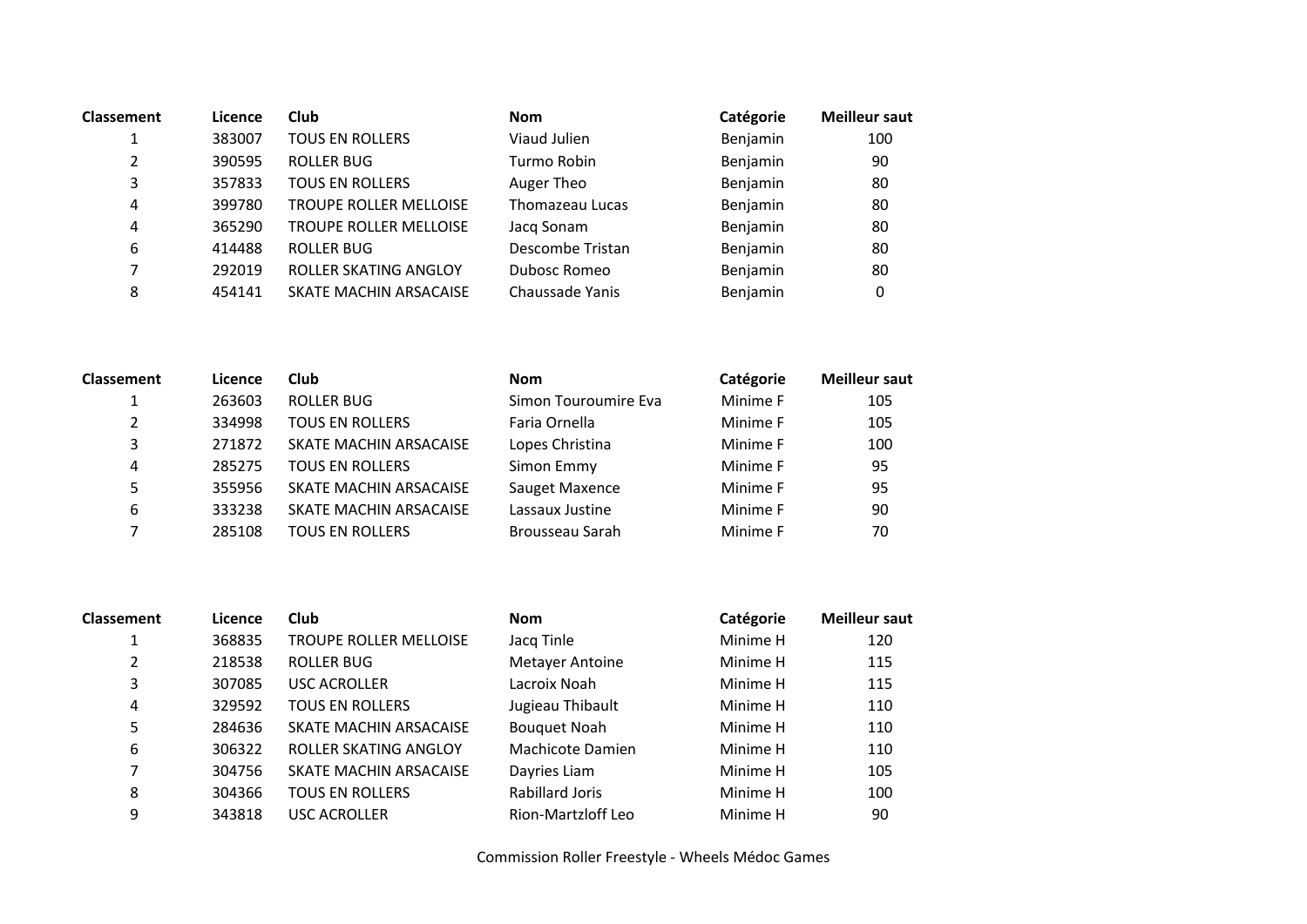| <b>Classement</b> | Licence | Club                   | <b>Nom</b>      | Catégorie | <b>Meilleur saut</b> |
|-------------------|---------|------------------------|-----------------|-----------|----------------------|
| 1                 | 270683  | <b>USC ACROLLER</b>    | Ney Alexandre   | Cadet     | 130                  |
| 2                 | 290205  | TOUS EN ROLLERS        | Dubreuil Maxime | Cadet     | 125                  |
| 3                 | 284475  | SKATE MACHIN ARSACAISE | Dayries Ethan   | Cadet     | 125                  |
| 4                 | 178115  | TROUPE ROLLER MELLOISE | Doucet Mael     | Cadet     | 125                  |
| 5                 | 216707  | ROLLER BUG             | Larroche Paul   | Cadet     | 115                  |
| 6                 | 361845  | <b>USC ACROLLER</b>    | Lefebvre Luca   | Cadet     | 110                  |
| 7                 | 344114  | <b>TOUS EN ROLLERS</b> | Auger Kiliane   | Cadet     | 100                  |
| 8                 | 296945  | <b>SPUC PESSAC</b>     | Sow Guy         | Cadet     | 0                    |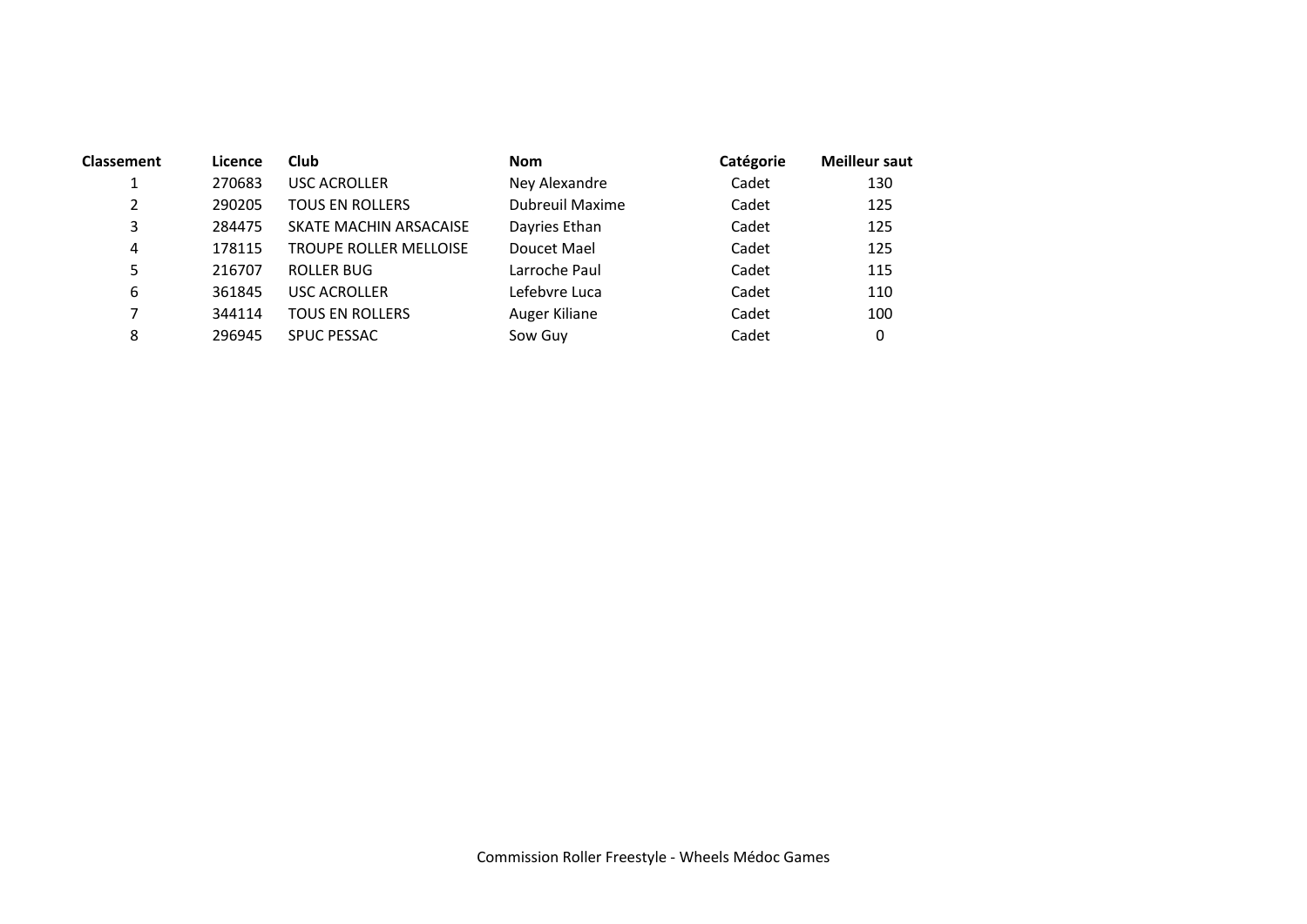

**Résultats Wheels Médoc Games - Arsac - 13 et 14 avril -Skatecross**

| <b>Classement</b> | Licence | Club                          | <b>Nom</b>             | Catégorie |
|-------------------|---------|-------------------------------|------------------------|-----------|
| 1                 | 343160  | <b>TOUS EN ROLLERS</b>        | Jugieau Bastien        | Poussin/e |
| 2                 | 362122  | <b>SPUC PESSAC</b>            | Berhila Lounes         | Poussin/e |
| 3                 | 341219  | <b>ROLLER BUG</b>             | Miletto Aude           | Poussin/e |
| 4                 | 393064  | <b>TROUPE ROLLER MELLOISE</b> | Patureau Mathis        | Poussin/e |
| 5                 | 333236  | <b>ROLLER BUG</b>             | Deniaud Nolan          | Poussin/e |
| 6                 | 367679  | SKATE MACHIN ARSACAISE        | Lacroix Paul           | Poussin/e |
| 7                 | 381090  | SKATE MACHIN ARSACAISE        | Gomez Esteve           | Poussin/e |
| 8                 | 431851  | ROLLER SKATING ANGLOY         | Obiols Patxi           | Poussin/e |
| 9                 | 420885  | SKATE MACHIN ARSACAISE        | Marechal Esteban       | Poussin/e |
| 10                | 387878  | <b>TOUS EN ROLLERS</b>        | Viaud Antonin          | Poussin/e |
| 11                | 401388  | <b>SMA</b>                    | Belaud Ylan            | Poussin/e |
| 12                | 363403  | <b>ROLLER BUG</b>             | <b>Benard Mathilde</b> | Poussin/e |
| 13                | 405757  | ROLLER SKATING ANGLOY         | Meignen Elyn           | Poussin/e |

| Classement | Licence | Club                   | <b>Nom</b>                | Catégorie |
|------------|---------|------------------------|---------------------------|-----------|
|            | 329591  | <b>TOUS EN ROLLERS</b> | Roux Angelina             | Benjamine |
| 2          | 307122  | ROLLER CLUB TOULOUSAIN | Simon Anaelle             | Benjamine |
| 3          | 374883  | ROLLER SKATING ANGLOY  | <b>Burasovitch Mayrin</b> | Benjamine |
| 4          | 334984  | <b>TOUS EN ROLLERS</b> | Faria Edwina              | Benjamine |
| 5          | 287377  | <b>SPUC PESSAC</b>     | Blin Lisa                 | Benjamine |

| Nom                | Сa |
|--------------------|----|
| Roux Angelina      | Вe |
| Simon Anaelle      | Вe |
| Burasovitch Mayrin | Вe |
| Faria Edwina       | Вe |
| Blin Lisa          | Be |
|                    |    |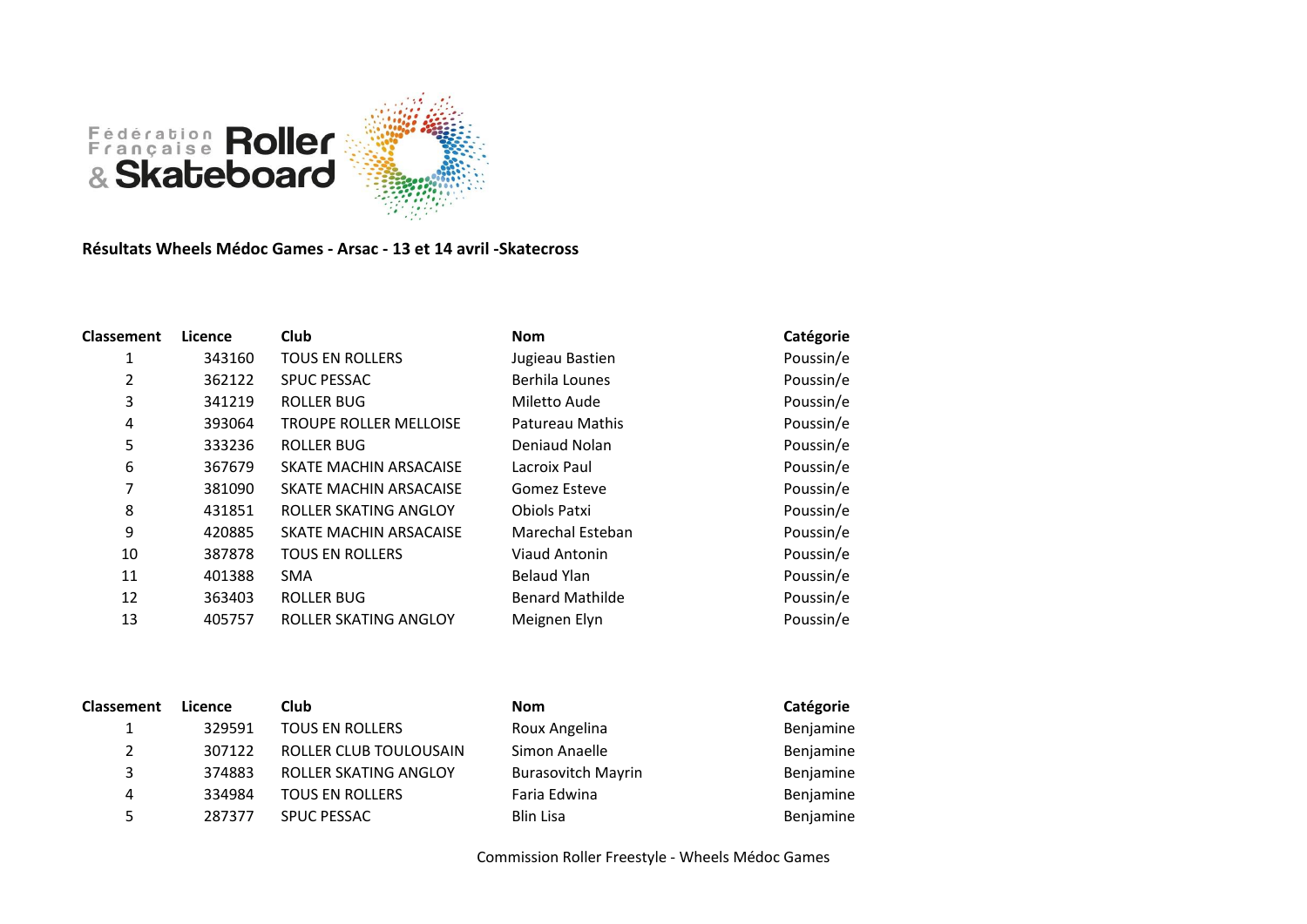6 327083 ROLLER SKATING ANGLOY Merle Alaia and the Senjamine

| 1<br>292019<br>ROLLER SKATING ANGLOY<br>Dubosc Romeo<br>Benjamin<br>2<br>357833<br><b>TOUS EN ROLLERS</b><br>Benjamin<br>Auger Theo<br>3<br>379662<br>ROLLER BUG<br>Gouineaud Loury Arthur<br>Benjamin<br>320829<br>ROLLER BUG<br>Coupeaud Julien<br>4<br>Benjamin<br>5<br>390595<br><b>ROLLER BUG</b><br>Turmo Robin<br>Benjamin<br>6<br><b>TROUPE ROLLER MELLOISE</b><br>399780<br>Benjamin<br>Thomazeau Lucas<br>7<br><b>ROLLER BUG</b><br>Benjamin<br>414057<br><b>Bertin Carl</b><br>8<br><b>ROLLER BUG</b><br>369354<br>Doussin Matheo<br>Benjamin<br>9<br>365290<br><b>TROUPE ROLLER MELLOISE</b><br>Benjamin<br>Jacq Sonam<br>10<br>ROLLER BUG<br>Descombe Tristan<br>414488<br>Benjamin<br>11<br>383007<br><b>TOUS EN ROLLERS</b><br>Viaud Julien<br>Benjamin<br>12<br><b>ROLLER BUG</b><br>260860<br>Metayer Clement<br>Benjamin<br>13<br>Chaussade Yanis<br>454141<br>SKATE MACHIN ARSACAISE<br>Benjamin | <b>Classement</b> | Licence | Club | <b>Nom</b> | Catégorie |
|---------------------------------------------------------------------------------------------------------------------------------------------------------------------------------------------------------------------------------------------------------------------------------------------------------------------------------------------------------------------------------------------------------------------------------------------------------------------------------------------------------------------------------------------------------------------------------------------------------------------------------------------------------------------------------------------------------------------------------------------------------------------------------------------------------------------------------------------------------------------------------------------------------------------|-------------------|---------|------|------------|-----------|
|                                                                                                                                                                                                                                                                                                                                                                                                                                                                                                                                                                                                                                                                                                                                                                                                                                                                                                                     |                   |         |      |            |           |
|                                                                                                                                                                                                                                                                                                                                                                                                                                                                                                                                                                                                                                                                                                                                                                                                                                                                                                                     |                   |         |      |            |           |
|                                                                                                                                                                                                                                                                                                                                                                                                                                                                                                                                                                                                                                                                                                                                                                                                                                                                                                                     |                   |         |      |            |           |
|                                                                                                                                                                                                                                                                                                                                                                                                                                                                                                                                                                                                                                                                                                                                                                                                                                                                                                                     |                   |         |      |            |           |
|                                                                                                                                                                                                                                                                                                                                                                                                                                                                                                                                                                                                                                                                                                                                                                                                                                                                                                                     |                   |         |      |            |           |
|                                                                                                                                                                                                                                                                                                                                                                                                                                                                                                                                                                                                                                                                                                                                                                                                                                                                                                                     |                   |         |      |            |           |
|                                                                                                                                                                                                                                                                                                                                                                                                                                                                                                                                                                                                                                                                                                                                                                                                                                                                                                                     |                   |         |      |            |           |
|                                                                                                                                                                                                                                                                                                                                                                                                                                                                                                                                                                                                                                                                                                                                                                                                                                                                                                                     |                   |         |      |            |           |
|                                                                                                                                                                                                                                                                                                                                                                                                                                                                                                                                                                                                                                                                                                                                                                                                                                                                                                                     |                   |         |      |            |           |
|                                                                                                                                                                                                                                                                                                                                                                                                                                                                                                                                                                                                                                                                                                                                                                                                                                                                                                                     |                   |         |      |            |           |
|                                                                                                                                                                                                                                                                                                                                                                                                                                                                                                                                                                                                                                                                                                                                                                                                                                                                                                                     |                   |         |      |            |           |
|                                                                                                                                                                                                                                                                                                                                                                                                                                                                                                                                                                                                                                                                                                                                                                                                                                                                                                                     |                   |         |      |            |           |
|                                                                                                                                                                                                                                                                                                                                                                                                                                                                                                                                                                                                                                                                                                                                                                                                                                                                                                                     |                   |         |      |            |           |

| <b>Classement</b> | Licence | Club | <b>Nom</b>             | Catégorie |
|-------------------|---------|------|------------------------|-----------|
| 1                 | 284636  |      | <b>Bouquet Noah</b>    | Minime    |
| 2                 | 329592  |      | Jugieau Thibault       | Minime    |
| 3                 | 306322  |      | Machicote Damien       | Minime    |
| 4                 | 304366  |      | Rabillard Joris        | Minime    |
| 5                 | 368835  |      | Jacq Tinle             | Minime    |
| 6                 | 218538  |      | Metayer Antoine        | Minime    |
| 7                 | 300924  |      | <b>Morboeuf Mathys</b> | Minime    |
| 8                 | 236882  |      | <b>Blin Alexis</b>     | Minime    |
| 9                 | 343818  |      | Rion-Martzloff Leo     | Minime    |
| 10                | 304756  |      | Dayries Liam           | Minime    |
| 11                | 307085  |      | Lacroix Noah           | Minime    |